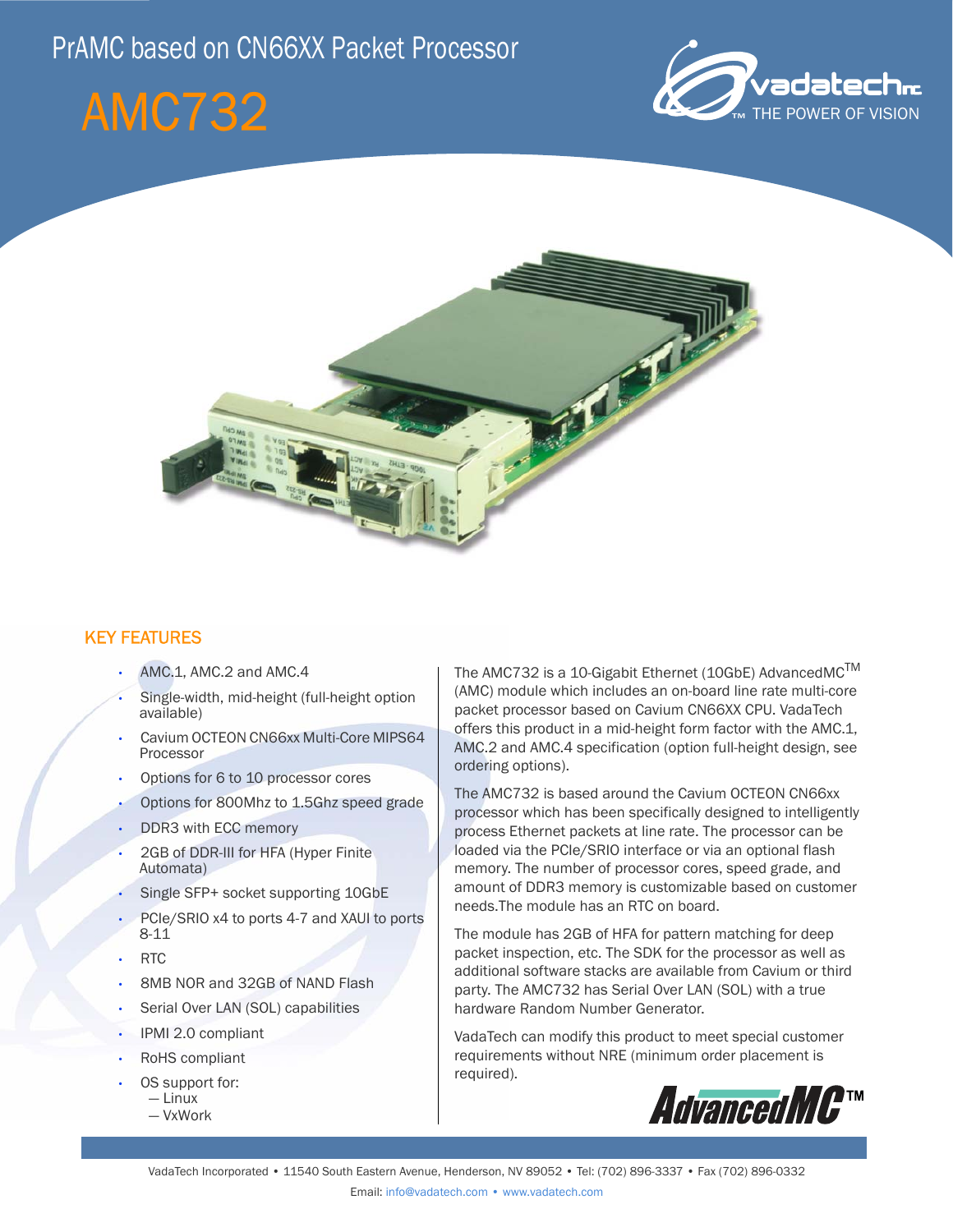## **SPECIFICATIONS**

| <b>Architecture</b>         |                                                                                                                                                                                                      |                                                                               |
|-----------------------------|------------------------------------------------------------------------------------------------------------------------------------------------------------------------------------------------------|-------------------------------------------------------------------------------|
| Physical                    | <b>Dimensions</b>                                                                                                                                                                                    | Mid-Height (Full-Height option)                                               |
|                             |                                                                                                                                                                                                      | Width: 2.89 in. (73.5 mm)                                                     |
|                             |                                                                                                                                                                                                      | Depth: 7.11 in. (180.6 mm)                                                    |
| <b>Type</b>                 | AMC 10 GbE                                                                                                                                                                                           | PrAMC based on CN66XX                                                         |
| <b>Standards</b>            |                                                                                                                                                                                                      |                                                                               |
| <b>AMC</b>                  | <b>Type</b>                                                                                                                                                                                          | AMC.1, AMC.2 and AMC.4                                                        |
| <b>Module Management</b>    | <b>IPMI</b>                                                                                                                                                                                          | <b>IPMI Version 2.0</b>                                                       |
| PCle/SRIO                   | Lanes                                                                                                                                                                                                | x4 on ports 4-7                                                               |
| <b>Configuration</b>        |                                                                                                                                                                                                      |                                                                               |
| Power                       | <b>AMC732</b>                                                                                                                                                                                        | ~20W (CPU Dependent)                                                          |
| Environmental               | Temperature                                                                                                                                                                                          | Operating Temperature: 0° to 60° C                                            |
|                             |                                                                                                                                                                                                      | Storage Temperature: -40° to +90° C                                           |
|                             | Vibration                                                                                                                                                                                            | 1G. 5-500Hz each axis                                                         |
|                             | <b>Shock</b>                                                                                                                                                                                         | 30Gs each axis                                                                |
|                             | <b>Relative Humidity</b>                                                                                                                                                                             | 5 to 95 percent, non-condensing                                               |
| <b>Front Panel</b>          | <b>Interface Connectors</b>                                                                                                                                                                          | Single SFP+, RJ-45. dual micro USB connectors for USB and RS-232, IPMI RS-232 |
|                             | <b>LEDs</b>                                                                                                                                                                                          | IPMI Management Control                                                       |
|                             |                                                                                                                                                                                                      | Activity/Link and two user defined                                            |
|                             | Mechanical                                                                                                                                                                                           | <b>Hot Swap Ejector Handle</b>                                                |
| <b>Software Support</b>     | <b>Operating Systems</b>                                                                                                                                                                             | Linux and VxWorks                                                             |
| <b>Other</b>                |                                                                                                                                                                                                      |                                                                               |
| <b>MTBF</b>                 | MIL Handbook 217-F >TBD                                                                                                                                                                              |                                                                               |
| <b>Certifications</b>       | Designed to meet FCC, CE and UL certifications where applicable                                                                                                                                      |                                                                               |
| <b>Standards</b>            | VadaTech is certified to both the ISO9001:2000 and AS9100B:2004 standards                                                                                                                            |                                                                               |
| Compliance                  | RoHS and NEBS                                                                                                                                                                                        |                                                                               |
| Warranty                    | Two (2) years                                                                                                                                                                                        |                                                                               |
| <b>Trademarks and Logos</b> | The VadaTech logo is a registered trademark of VadaTech, Inc. Other registered trademarks are the property of their                                                                                  |                                                                               |
|                             | respective owners. AdvancedMC™ and the AdvancedTCA™ logo are trademarks of the PCI Industrial Computers<br>Manufacturers Group. All rights reserved. Specification subject to change without notice. |                                                                               |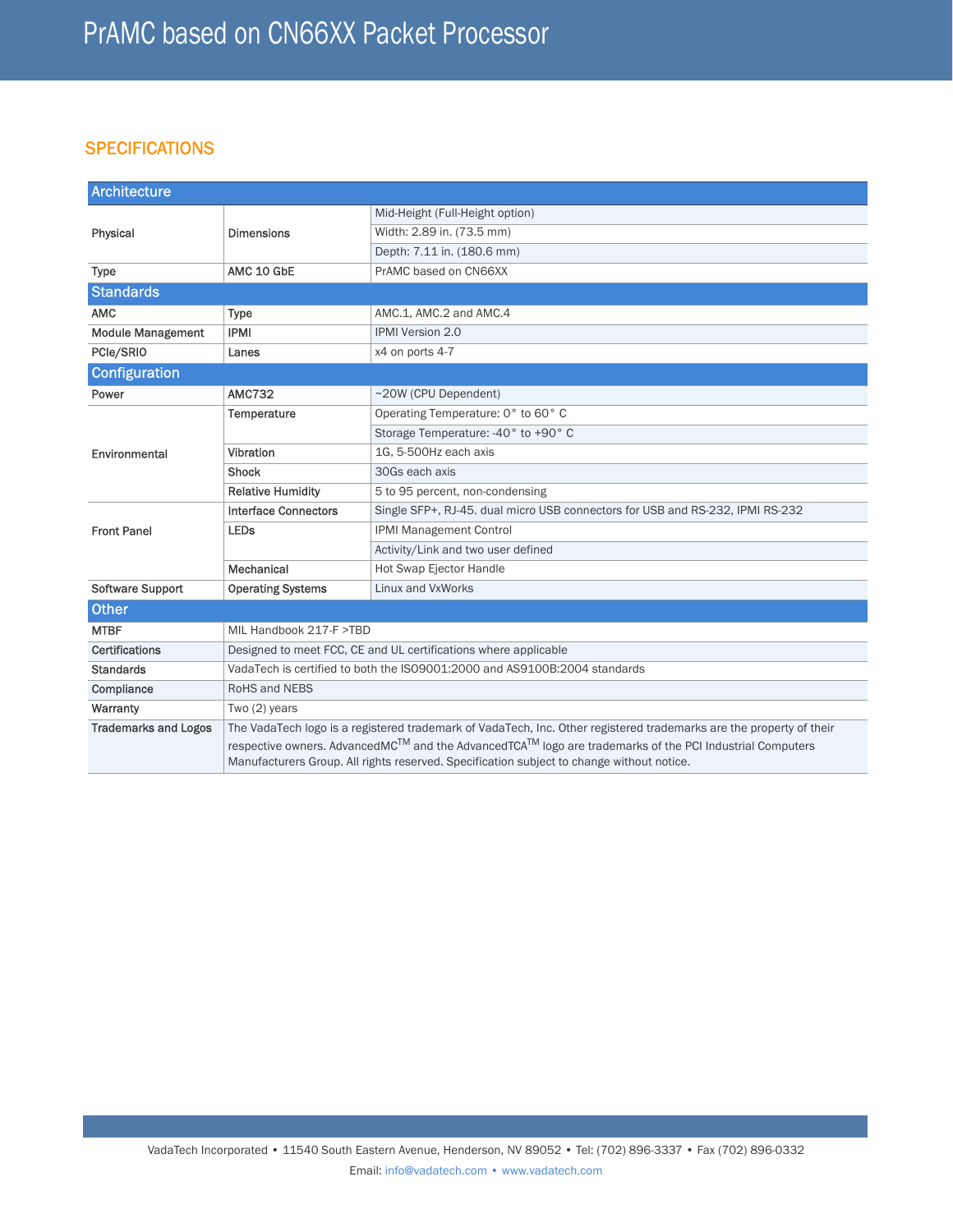

FIGURE 1. AMC732 Functional Block Diagram



FIGURE 2. AMC732 Front Panel